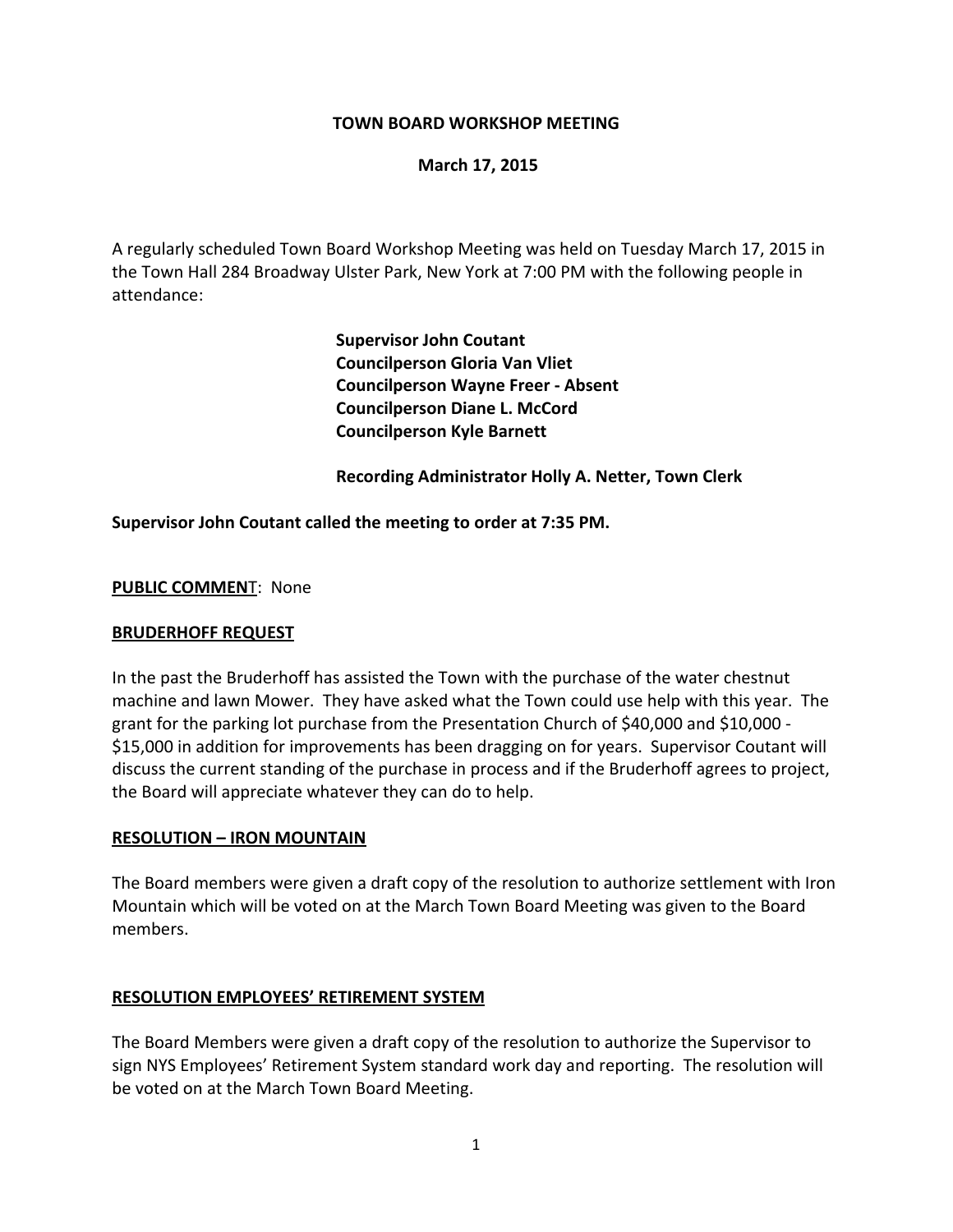# **7:45PM – INTERVIEW – JANET BELUSHI‐WATERFRONT ADVISORY BOARD**

**A MOTION WAS MADE BY COUNCILPERSON GLORIA VAN VLIET AND SECONDED BY SUPERVISOR JOHN COUTANT TO ENTER INTO EXECUTIVE SESSION FOR THE PURPOSE OF INTERVIEWING JANET BELUSHI FOR A VACANCY ON THE WATERFRONT ADVISORY BOARD.** 

**A MOTION WAS MADE BY COUNCILPERSON DIANE MCCORD AND SECONDED BY COUNCILPERSON KYLE BARNETT TO EXIT THE EXECUTIVE SESSION.** 

**A resolution to appoint Janet Belushi will be presented at the March Town Board meeting.** 

# **ASSOCIATION OF TOWNS – ECONOMIC 1% ‐ CPA SUGGESTION**

Councilpersons Diane McCord and Gloria Van Vliet attended the Supervisor's meeting and shared a copy of a letter that was written by Association President Carl Chipman to Assemblyman Cahill discussing the state mandated aggregate 1% tax levy decrease. Local governments have been working together to provide savings for the taxpayers as well as to improve services for the residents for many years. The towns have been cutting cost for years so there isn't any fat left to trim. The letter indicates that it isn't local government that is causing the cost to taxpayers, it is the need for the State to change the way education is funded. Carl Chipman said "It's ridiculous to think that we are paying approximately \$30,000 per student to educate our children." The Supervisors also fear many improvements are not being made by Towns for fear of going over the cap. Failing water and sewer systems, bridges and roads could be the future consequences caused by these financial pressures being placed on local government. The Board was in agreement that the letter was well written and suggested it also be sent to Senator George Amedore.

## **TOWN OF ESOPUS FROM CHURCH OF THE PRESENTATION**

A copy of a proposed addendum to the Contract of Sale for the purchase of the parking lot from the Attorney Paul Keller was given to the Board for review.

## **HOMELAND SECURITY & EMERGENCY SERVICES**

This topic was tabled until Councilperson Wayne Freer is able to present to the Board and discuss the program.

## **\$5,000 GRANT – CHANNEL 23**

It has been determined the grant money which was given to the Town for the purpose of upgrading the public access channel 23, needs to be spent out of pocket and will be reimbursed from the grant funds. The Board questions the States promise of reimbursing through grant funds since there have been so many problems with the grant for the purchase of the Church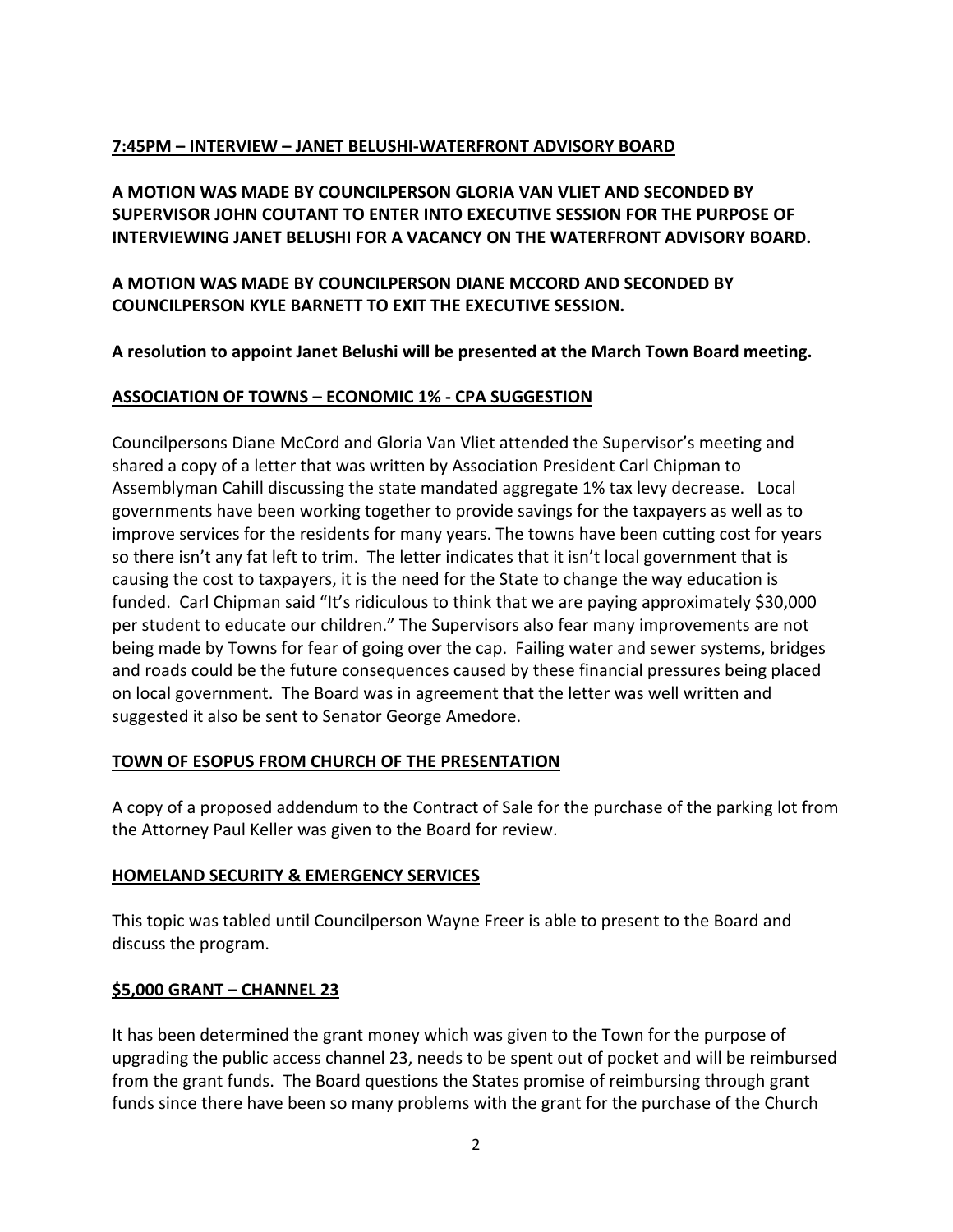property for the parking lot. Supervisor Coutant will advise the Supervisors of the other Towns in the 23 broadcasting area of the approval to see how they would like to proceed. The hope would be each town would be able to have the camera equipment and be able to send a DVD over to our Town to be placed on Channel 23 for the viewers to watch.

## **SENATOR GEORGE AMEDORE‐ REQUEST**

Senator George Amadore has an interest in economic development and would like to support the areas he represents. Supervisor Coutant has been talking to our solar expert Randolph Horner to discuss opportunities for economic development. The Board had a discussion of whether the Town would be able to use funds to hire a consultant on a per diem basis to identify areas that have potential and how to attract people to the area. Ideas on how can we can get industry in to the Town to help with the tax base also needs to be pursued. The board will continue to explore options and be in touch with Senator Amedore's office.

## **TRANSFER STATION – DIANE MCCORD**

Councilperson Diane McCord gave a brief update on the RFP for the Transfer Station. It has been advertised in the Newspaper and Town Clerk Holly Netter placed it on the Esopus website. The transfer stations fee schedule needs to be reviewed and prices need to be increased.

## **ANIMALS FOR ADOPTION CONTRACT (ACCORD)**

A draft copy of the agreement between the Town of Esopus and Animals for Adoption Kennel was given to the Board members. The authorization to sign the contract will be voted on at the March Town Board Meeting.

# **E. MAIN STREET HOUSE DEMOLITION**

There seems to be an issue with the DEC and Labor Department rules and regulations regarding the demolition of a property potentially containing asbestos. Private contractors rules differ from the rules for Municipalities. Highway Superintendent Mike Cafaldo was unable to be reached to discuss this matter; topic will be discussed at a future meeting.

## **MISC:**

**A MOTION WAS MADE BY COUNCILPERSON KYLE BARNETT TO ENTER INTO EXECUTIVE SESSION AT 9:05PM TO DISCUSS THE RIVERVIEW CONDO TAX CERTUIERI, MOTION SECONDED BY SUPERVISOR JOHN COUTANT.** 

**A MOTION WAS MADE TO COME OUT OF EXECUTIVE SESSION AT 9:12PM BY COUNCILPERSON DIANE MCCORD AND SECONDED BY COUNCILPERSON GLORIA VAN VLIET.**